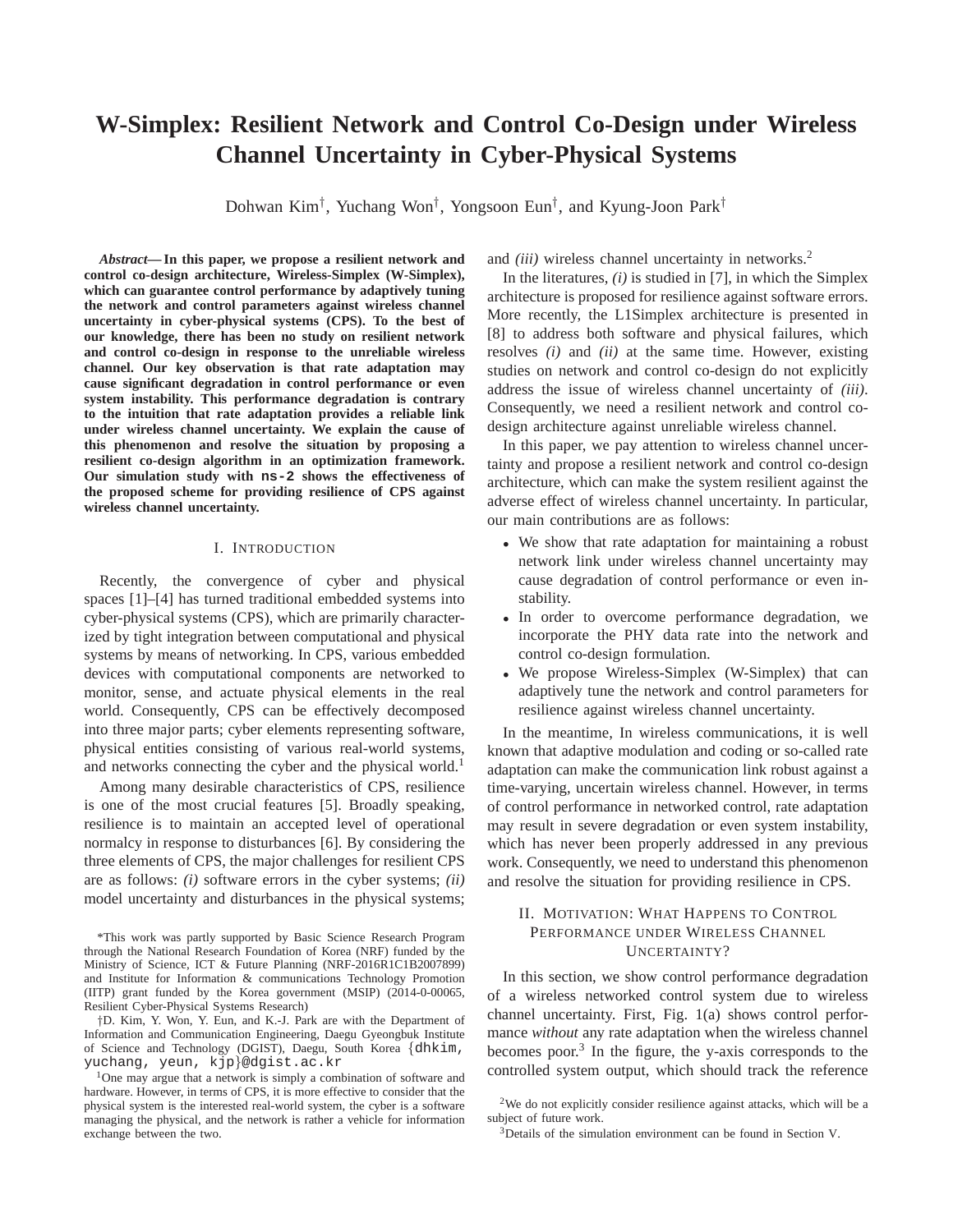

Fig. 1. Output of the control system with a reference of 50 (a) without any rate adaptation when the wireless channel condition becomes poor at 900 seconds, (b) when the data rate adapts from 11 Mb/s to 1 Mb/s due to channel degradation at 900 seconds.

in the steady state. In this case, since the packet reception ratio is seriously reduced because of the lower signal to interference noise ratio (SINR) as soon as the channel becomes worse, it is obvious that control performance shows instable behavior as shown in Fig. 1(a).

Now, we consider the situation with rate adaptation when the data rate changes from 11 Mb/s to 1 Mb/s in order to maintain a reliable link against wireless channel degradation. In this case, even though the link is kept reliable without any significant packet drops, the simulation result in Fig. 1(b) still shows severe oscillating instability. This phenomenon is contrary to our intuition that rate adaptation provides a robust link against wireless channel uncertainty. In the following sections, we will give a more rigorous explanation on this phenomenon, and present a resilient co-design framework.

# III. PROBLEM FORMULATION

In the traditional digital control, a smaller sampling period gives better control performance though the performance saturates at a certain point. In the meantime, the performance of networked control initially improves as the sampling period decreases. However, since network traffic is inversely proportional to the sampling period, more contention will occur as the sampling period becomes smaller. Consequently, at a certain point, the network delay will become significant enough to degrade the control performance and may even cause instability. This performance comparison is illustrated in Fig. 2. Consequently, unlike traditional digital control, we need to carefully co-design network and control in networked control systems in order to satisfy both network and control performance.

We give the conventional optimization formulation of network and control co-design in cyber-physical systems (CPS). The overall structure of CPS is described in Fig. 3. There are  $N$  physical systems and  $N$  controllers, where  $N$ is an integer. The physical systems periodically send sensed data to the controllers over a wireless network.<sup>4</sup>

Each controller  $C_n$ ,  $n = 1$ ,..., N has a sampling period of  $s_n$ , which defines how often sensed data is sampled and transmitted to the controller. In addition, network delay



Fig. 2. Performance comparison of digital control and networked control [12].



Fig. 3. Overall networked control structure of a cyber-physical system.

 $d_n$ ,  $n = 1,..., N$  of each feedback loop is represented as  $d_n(s, V, \delta)$ , where s and V are respectively the set of the sampling periods and the network parameters such as contention window size and retransmission count, and  $\delta$ includes the network setup such as network topology and the number of nodes.

In fact, the conventional optimization formulation does not include rate adaptation, which is the cause of the control performance degradation shown in Fig. 1(b). Without any rate adaptation, the packet loss probability will become larger with a poor channel condition, which may result in degradation of control performance or system instability as shown in Fig. 1(a). In case of rate adaptation, let  $s^*$  and  $V^*$ denote the solution to optimization formulation. When rate adaptation lowers the PHY data rate due to a poor channel condition, the region of the sampling period for system stability will become smaller because of increased network contention, as shown in Fig.  $4<sup>5</sup>$  This phenomenon occurs because the network delay  $d_n$  is a decreasing function of the data rate. Consequently, for system resilience, we need to explicitly include the effect of wireless channel uncertainty.

Hence, the network and control co-design under wireless channel uncertainty can be formulated in an optimization framework. Let  $r_n$  denote the PHY data rate of the feedback loop *n*. Then, among a finite set of values,  $r_n$  is selected depending on random channel condition denoted by  $\xi$ , i.e.,

<sup>&</sup>lt;sup>4</sup>Here, we assume that controllers are directly connected to the actuators of the physical systems while sensors are connected to the controllers over a network as in other related work [9]–[11].

 $5$ It should be noted that Fig. 4 is a simulation result while Fig. 2 is a conceptual illustration. Details of the simulation environment can be found in Section V.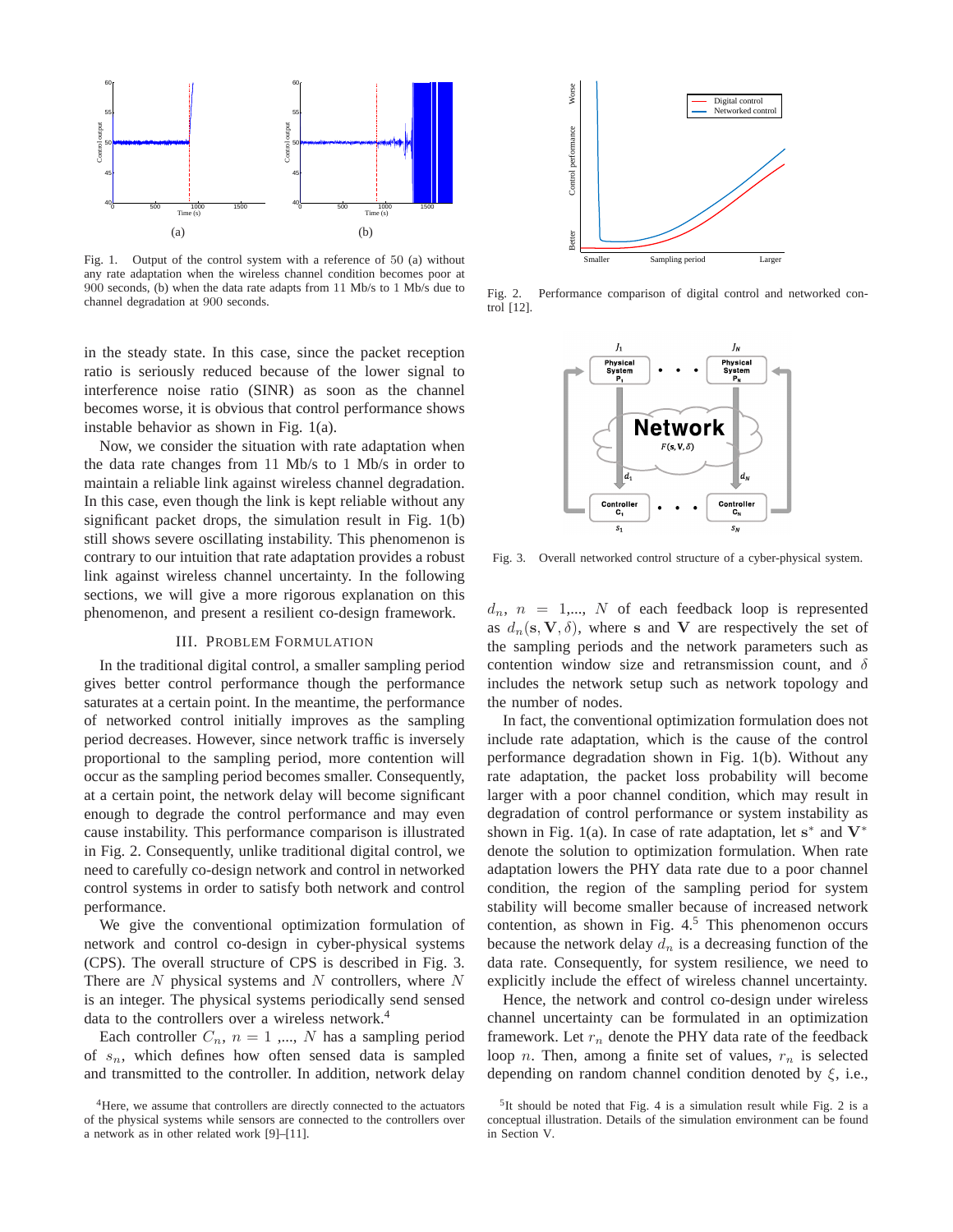

Fig. 4. Control cost for the data rate of 1 Mb/s and 11Mb/s.

 $r_n = r_n(\xi)$ . Consequently, for a given value of  $r_n$ , network and control co-design can be formulated as the following constrained optimization:

$$
\min_{\mathbf{s}, \mathbf{V}} \quad F(\mathbf{s}, \mathbf{V}, r_n(\xi), \delta) \tag{1}
$$
\n
$$
\text{s.t.} \quad J_n(s_n, d_n(\mathbf{s}, \mathbf{V}, r_n(\xi), \delta)) \le J_n^{\text{th}}, n = 1, \cdots, N.
$$

Here,  $F(\mathbf{s}, \mathbf{V}, \delta)$  denotes an objective function for network performance such as network energy consumption.  $J_n$  represents control cost of the *n*-th physical system, and  $J_n^{\text{th}}$  is a pre-specified threshold of control cost  $J_n$ .

# IV. W-SIMPLEX: RESILIENT ARCHITECTURE FOR NETWORK AND CONTROL CO-DESIGN

In this section, we propose a resilient architecture that can adaptively tune the network and control parameters against wireless channel uncertainty. In a nutshell, we adopt the idea of the Simplex architecture [7], which is a switching architecture between a high performance algorithm and high assurance one for resilience under software errors.

# *A. Wireless-Simplex (W-Simplex): Network and Control Co-Design against Wireless Channel Uncertainty*

Similarly as in the Simplex architecture, we consider a switching architecture for the PHY data rate  $r_n(\xi)$ . The basic idea is as follows: The values of s and V need to be appropriately tuned according to  $r_n(\xi)$ . Hence, once the data rate is determined according to the channel condition, s and V are switched to proper values in order to satisfy both the network and control performance given in (1). In other words, if  $r_n(\xi)$  is selected in a finite set of  $\{r^1, \dots, r^D\}$ , we solve (1) to get the solution of  $s^*$  and  $V^*$  for each  $r^i$ ,  $i = 1, \dots, D$  in advance. Then, for each value of  $r_n(\xi)$ , s and V are switched to the corresponding  $s^*$  and  $V^*$ . The overall W-Simplex architecture is given in Fig. 5.

Now, the remaining issue is how to obtain models for the control cost, network delay, and network performance. In the subsequent sections, we derive these models.

## *B. Control Cost*

In this section, in order to solve a given constrained optimization in (1), we model the control cost  $J_n$  of the  $n$ -th networked control system. Since the analysis applies for all the systems  $n = 1, \dots, N$ , we omit the subscript n for simplicity.



Fig. 5. W-Simplex architecture for network and control co-design.

It is assumed that the physical system is modeled as a single-input single-output linear system. Specifically,

$$
\begin{aligned}\n\dot{x}(t) &= Ax(t) + B_1 u(t) + B_2 w(t), \\
y(t) &= Cx(t), \\
u(t) &= Kx(t),\n\end{aligned} \tag{2}
$$

where  $x(t) \in \mathbb{R}^m$  is the state of the physical system, the dimension of which is  $m, u(t) \in \mathbb{R}$  is the control input,  $w(t) \in \mathbb{R}$  is disturbance, and  $y(t) \in \mathbb{R}$  is the output, respectively. The disturbance  $w(t)$  is assumed to be a zeromean white Gaussian process whose power spectral density is given by a constant W. The matrices  $A, B_1, B_2$ , and C define the physical system dynamics, and are in appropriate dimensions. A state feedback control is assumed with gain matrix K, designed to yield  $(A-B<sub>1</sub>K)$  to be Hurwitz matrix for stability.

Since the system is driven by a random disturbance, we define the control performance by the expected value of  $y(t)^2$ , i.e.,

$$
J = E[y2(t)] = CE[x(t)x(t)T]CT,
$$

that gives a measure of the deviation of  $y$  from a desired value of 0. This can be achieved by calculating the covariance of the state, i.e.,  $E[x(t)x(t)^T]$ . Measuring the deviation of y from any nonzero desired value can also be done by an appropriate coordinate change. Qualitatively speaking, the control cost  $J$  is the variance of output in control. A larger value of J means that the system state deviates more around the reference in the steady state. Hence, the larger the value of J is, the worse the control performance becomes.

Discretizing the system  $(2)$  with sample period s yields the following difference state equation:

$$
x[k+1] = \Phi x[k] + \Gamma u[k] + \gamma[k],
$$
  
\n
$$
y[k] = Cx[k],
$$
  
\n
$$
u[k] = Kx[k],
$$

where  $\Phi = e^{As}$ ,  $\Gamma = \int_0^s e^{A\tau} d\tau B_1$ , and  $\gamma[k] =$  $\int_0^s e^{A(s-\tau)} B_2 w(\tau) d\tau.$ 

Then, the closed loop system dynamics in discrete-time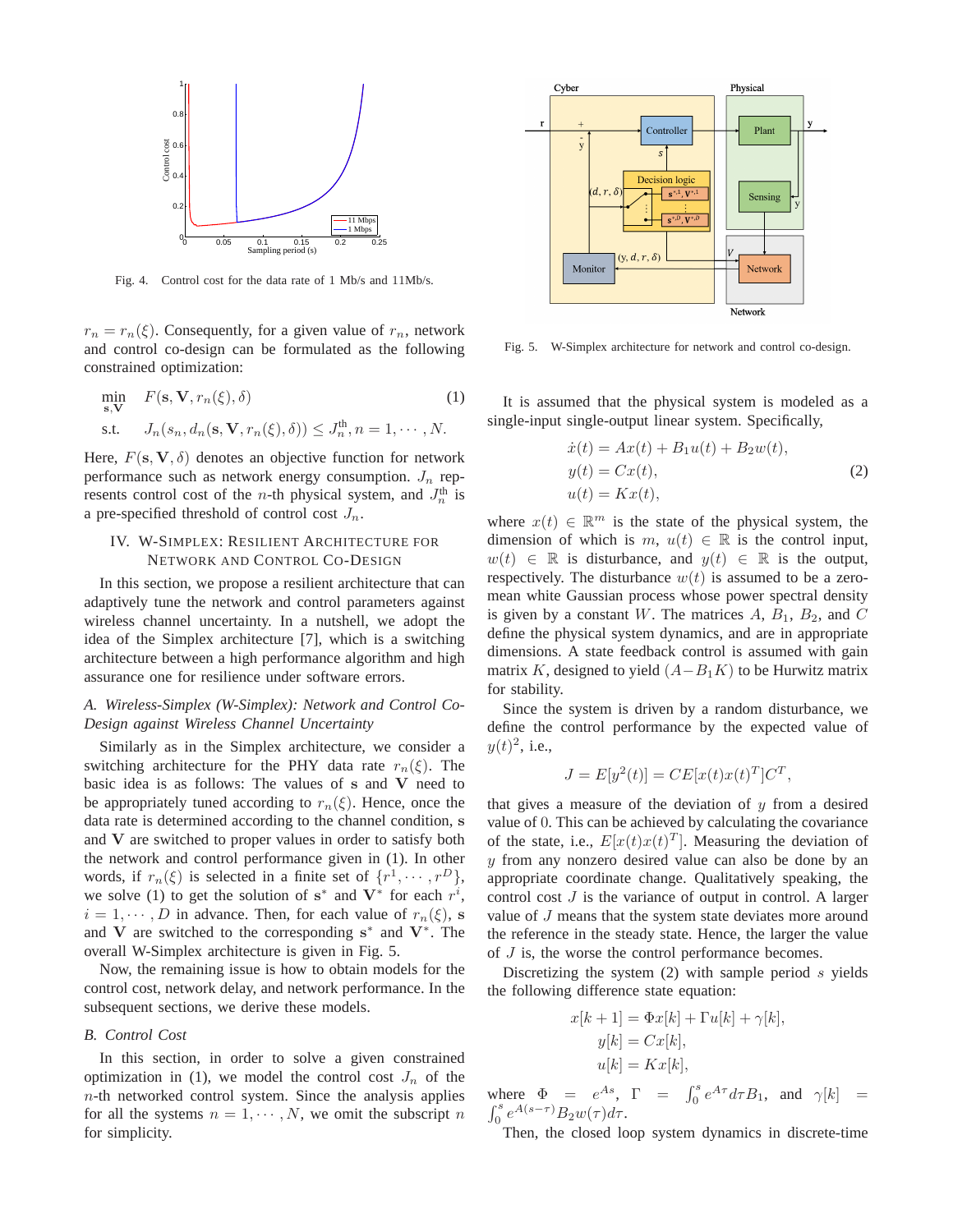are written as

$$
x[k+1] = \Phi_{CL}x[k] + \gamma[k],
$$
  
\n
$$
y[k] = Cx[k],
$$
\n(3)

where  $\Phi_{CL} = \Phi - \Gamma K$  is a closed loop state matrix.

The network induced delay is denoted by  $d_n$  in Section III. As it may be natural for a discrete-time control system, we assume that  $d_n$  is a multiple of the sampling period s and given by  $d_n = k_d \cdot s$  for a positive integer  $k_d$ . Then, the control system including the delay can be written as

$$
x[k+1] = \Phi x[k] - \Gamma K x[k - k_d] + \gamma[k],
$$
  

$$
y[k] = C x[k],
$$

which in turn can also be rewritten as follows:

$$
X[k+1] = \Phi_d X[k] + F\gamma[k],
$$
  
\n
$$
y[k] = C_d X[k],
$$
\n(4)

where  $X[k] = [x^T[k] \ x^T[k-1] \ \cdots \ x^T[k-k_d]]^T$ ,  $F =$  $[I_{m \times m} 0_{m \times m} \cdots 0_{m \times m}]^T$ ,  $C_d = [C 0_{1 \times m} \cdots 0_{1 \times m}]$ , and

$$
\Phi_d = \begin{bmatrix}\n\Phi & 0_{m \times m} & \cdots & -\Gamma K \\
I_{m \times m} & 0_{m \times m} & \cdots & 0_{m \times m} \\
\vdots & \ddots & \ddots & \vdots \\
0_{m \times m} & \cdots & I_{m \times m} & 0_{m \times m}\n\end{bmatrix}.
$$

Denote the state covariance matrix of the system (3) without delay  $(d = 0)$  by

$$
P[k] = E[x[k]x^T[k]].
$$

Then, it is obtained by solving the following Lyapunov equation

$$
P[k+1] = \Phi_{CL} P[k] \Phi_{CL}^T + Q,
$$

where  $Q = \int_0^s e^{A\tau} B_2 W B_2^T e^{A^T \tau} d\tau$ .

If all eigenvalues of the matrix  $\Phi_{CL}$  are inside the unit circle and there exists the positive definite matrix  $P$  which is the solution of

$$
P = \Phi_{CL} P \Phi_{CL}^T + Q,
$$

then  $P[k]$  is given by P in the steady state. Thus, the control cost  $J$  is defined as follows:

$$
J = C P C^T.
$$

For the case of the system of (4), the equation for the covariance matrix  $P_d$  (the subscript d denotes the delay) is given by

$$
P_d[k+1] = \Phi_d P_d[k] \Phi_d^T + Q_d, \qquad (5)
$$

where  $P_d[k] = E[X[k]X^T[k]]$ , and  $(k_d + 1)m$  dimensional square matrix  $Q_d$  is given by

$$
Q_d = \begin{bmatrix} Q & 0_{m \times m} & \cdots & 0_{m \times m} \\ 0_{m \times m} & 0_{m \times m} & \cdots & \vdots \\ \vdots & \vdots & \ddots & \vdots \\ 0_{m \times m} & \cdots & \cdots & 0_{m \times m} \end{bmatrix}.
$$

In (5), if all eigenvalues of the matrix  $\Phi_d$  are inside the unit circle, and there exists the positive definite matrix  $P_d$ which is the solution of

$$
P_d = \Phi_d P_d \Phi_d^T + Q_d,
$$

then the control cost is given by

$$
J_d = C_d P_d C_d^T.
$$

## *C. Network Delay Model*

In this section, we model the network delay in a similar manner as in related co-design studies [9], [10], [16]. Unlike homogeneous network models used in the previous work, we adopt a heterogeneous network model, in which each network node can have different values of network parameters [17].

We consider IEEE 802.11 WLAN as the network between the physical systems and the controllers. Let the network consist of N nodes with packet arrival rates of  $\lambda_n$ ,  $n = 1$ ,  $\cdots$ , N. The utilization and collision probability of each node are respectively denoted by  $\rho_n$  and  $p_n$ ,  $n = 1, \dots, N$ . Then, the average backoff window of node  $n$  can be represented as

$$
\overline{W}_n = \frac{1 - p_n - p_n (2p_n)^m \text{CW}_{\text{min}}}{1 - 2p_n},
$$

where  $m$  is the maximum number of retransmission and  $CW_{\text{min}}$  is the minimum of the contention window size.

The collision probability of node  $n$  in a slot is given by

$$
p_n = 1 - \prod_{\substack{i=1 \ i \neq n}}^N \left( 1 - \rho_i \frac{(1 - 2p_i)}{1 - p_i - p_i (2p_i)^m} \frac{2}{\text{CW}_{\text{min}}} \right). \tag{6}
$$

Here, the utilization of node  $n$ ,  $\rho_n$  is expressed as follows:

$$
\rho_n = \sum_{\substack{i=1 \ i \neq n}}^N \lambda_n \rho_i \left[ T_{S_i} + T_{C_i} \frac{p_i}{2(1 - p_i)} \right] + \lambda_n \left[ \overline{W}_n + T_{S_n} + T_{C_n} \frac{p_n}{2(1 - p_n)} \right], \quad (7)
$$

where  $T_{S_i}$  and  $T_{C_i}$  are the length of node i's packet and collision in the unit of backoff slots, respectively. We can now numerically solve a system of equations (6) and (7) because they are 2N equations with 2N variables.

Now, the probability generating function of the final service time,  $B_n(z)$  and the probability generating function of the number of packets which arrive in a slot,  $A_n(z)$  can be obtained by the  $CW_{\min}$ ,  $m$ ,  $p_n$ , and  $\rho_n$  [17].

Here, the mean of the network delay  $d_n$  is given by

$$
d_n = B'_n(1) + \frac{[A'_n(1)]^2 B''_n(1) + A''_n(1) B'_n(1)}{2A'_n(1)[1 - A'_n(1) B'_n(1)]}.
$$

#### *D. Network Performance Objective*

Now, we consider the network-wide energy consumption as the objective function  $F(\mathbf{s}, \mathbf{V}, r_i(\xi), \delta)$ . Let SE and QNE denote the event that a slot is empty and the queue is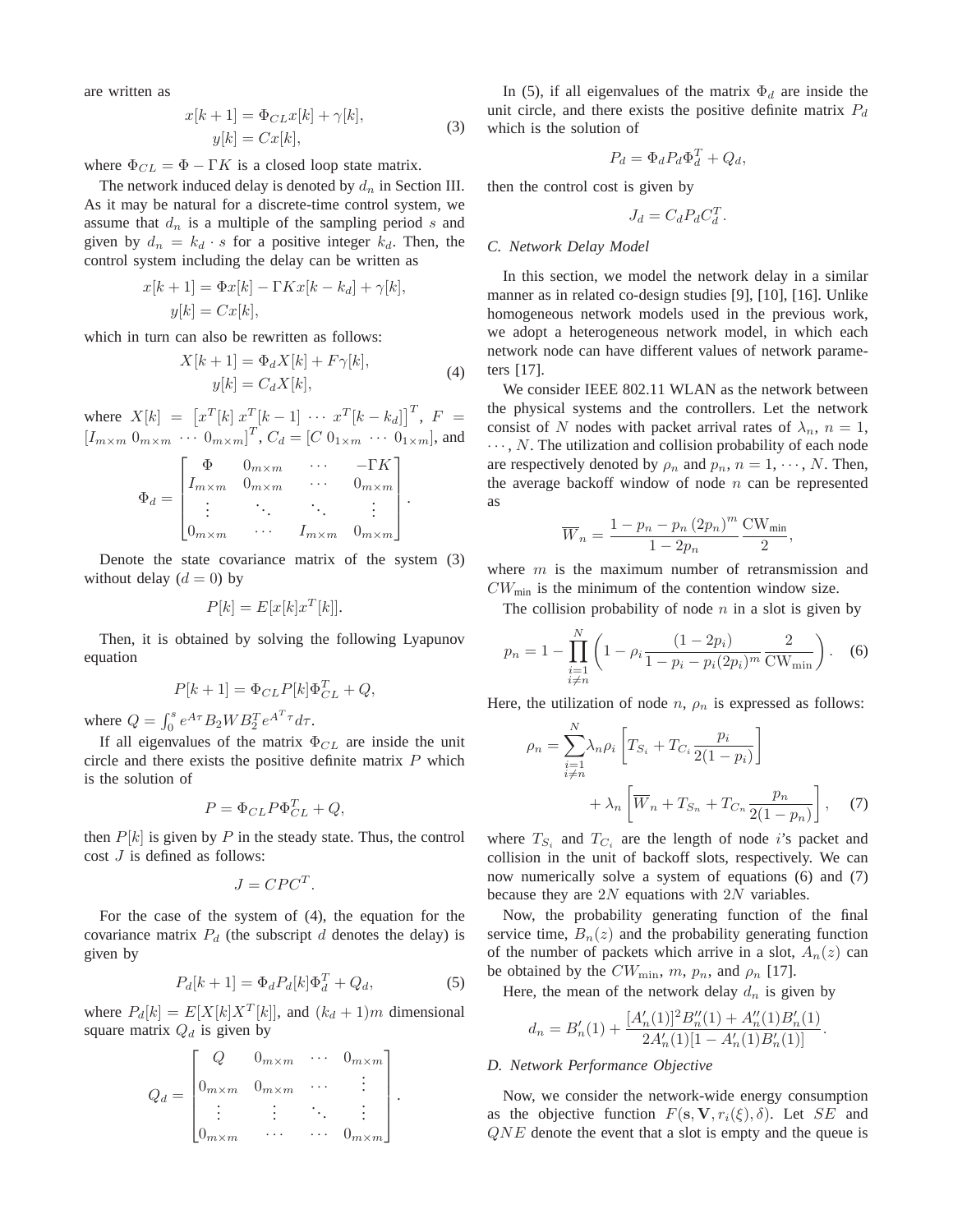

Fig. 6. Control cost  $e^2$  when data rate changes from 11 Mb/s to 2 Mb/s (upper: S1, lower: S2).

not empty, respectively. Then,  $P[SE]$  can be represented as

$$
P[SE] = 1 \times (1 - \rho) + \rho P[SE|QNE].
$$

Here,  $P[SE|QNE]$  can be further approximated by  $(W 1)/\overline{W}$ . Therefore, we have

$$
P[SE] = (1 - \rho) + \rho \frac{\overline{W} - 1}{\overline{W}} = 1 - \frac{\rho}{\overline{W}}.
$$

Consequently, network energy consumption of all the nodes can be calculated as

$$
F = \sum_{i=1}^{N} \frac{\rho_i}{\overline{W}_i}.
$$

### V. PERFORMANCE EVALUATION

In this section, we carry out simulation study to validate the effectiveness of the proposed architecture of W-Simplex.

## *A. Simulation Setup*

Our simulator is implemented in ns-2. By putting everything in Section IV together, we implement an iterative algorithm for solving (1) for each value of the data rate  $r_i \in$  $\{r^1, \dots, r^D\}$ In order to focus on the control performance rather than the dynamics of a specific rate adaptation algorithm, we implement ideal rate adaptation that immediately adjusts the data rate with perfect knowledge on the channel condition change. In this manner, we do not need to consider the transient behavior of rate adaptation, and can focus on the control performance.

In addition, to clearly show the effect of rate adaptation, we use IEEE 802.11g instead of more recent standards. IEEE 802.11g includes two sets of mandatory modulation schemes which are ERP-DSSS/CCK and ERP-OFDM. We consider the modulation scheme in the channel is ERP-DSSS/CCK, which allows for backward compatibility with older 802.11 radios. The value of  $L$ , which represents the time to transmit a packet, is defined as

$$
L = PLCP_P + PLCP_H + \frac{Packet\ size}{PHY\ rate},
$$

where  $PLCP_P$  and  $PLCP_H$  represent the length of time required to transmit the PLCP preamble and the PLCP header. In case of ERP-DSSS/CCK, the PHY data rate includes 1, 2, 5.5, 11 Mb/s.

## *B. Control Performance under Uncertain Wireless Channel*

In Section II, the control system suffers from performance degradation and oscillating instability when the wireless channel condition becomes poor, even though ideal rate adaptation is used. Here, we show the performance of the proposed architecture of W-Simplex.

We set the the control parameter s as the set of the sampling periods of all the control system, and the network parameter V as the set of the contention window values of all the network nodes.

As a control performance metric, we use  $e^2$ , the square of the control error e, which is the difference between the system output and the reference. Simply speaking, smaller  $e^2$ implies better control performance. We take into account two types of physical systems, S1 and S2, which have different system parameters. The system parameters of S1 are such that  $A = [0 \ 1; 0 \ 0], B_1 = B_2 = [0; 1], C = [1 \ 0], K =$  $[-15 - 8]$ ,  $W = 1$  and the system parameters of S2 are such that  $A = [0 \ 1; 0 \ 0], B_1 = B_2 = [0; 1], C = [1 \ 0],$  $K = [-24 - 10]$ , and  $W = 1$ . We assume 20 physical systems, among which the half are S1 and the rest half are S2. It should be noted that dynamics of both S1 and S2 are simple, yet effective enough to show unstable behavior under delayed feedback. In fact, the physical system used in simulation is a double integrator, which is representative of many electro-mechanical systems. It will be a subject of future work to investigate the performance of W-Simplex with more specific physical systems.

Figure 6(a) shows the control performance with a fixed sampling time of 0.05 s when the data rate changes from 11 Mb/s to 2 Mb/s due to a poor channel condition at 900 seconds. The upper and lower figures respectively show the control performance of each type of physical systems. As already expected from Fig. 4, the control performance for both types of systems becomes unstable under the data rate of 2 Mb/s.

Now, we show the performance of W-Simplex in Fig. 6(b). The sampling periods of S1 and S2 are respectively tuned to 73.4 ms and 84.9 ms under the PHY data rate of 2 Mb/s. The control cost  $e^2$  of both systems remain quite small values, which implies resilient control performance under wireless channel uncertainty. Both types of the systems shows good control performance.

Finally, we show the control cost as a function of the sampling period and the data rate in Fig. 7, where we can clearly discover that the sampling periods for stable control performance become larger for lower data rates. Overall, the sampling period is a determining factor for stability of the physical systems while the effect of the network parameter of the contention window is virtually negligible. In fact, the solutions of (1) give that the optimal network parameter of the contention windows remain the same as a value of 32, which implies that the sampling period dominates the control performance as shown in Fig. 7.